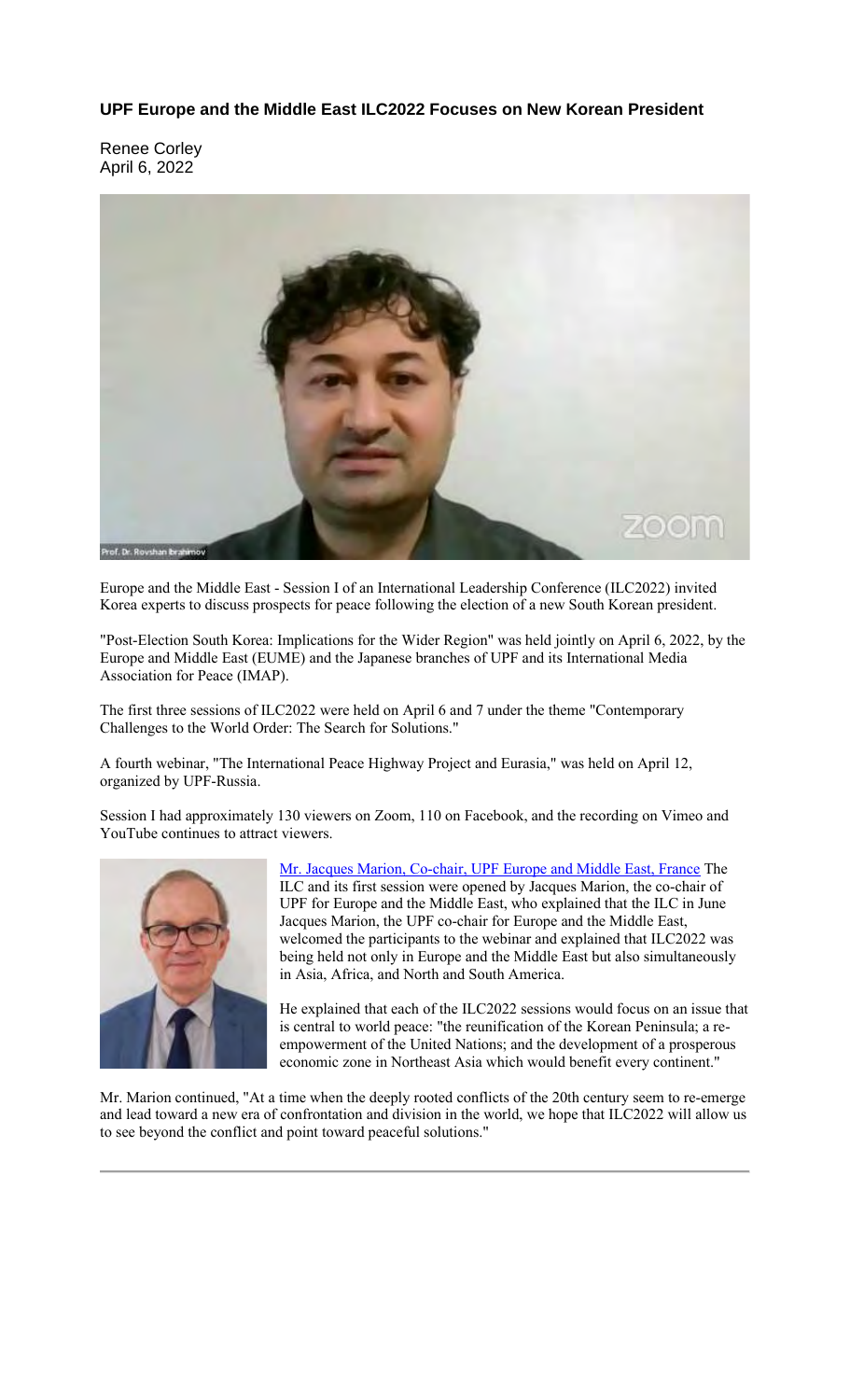

Ms. Rita Payne, Former Asia Editor, BBC World News (TV), President emeritus, Commonwealth Journalists AssociationThe moderator of the session was Rita Payne, the former Asia editor for BBC World News and current president emeritus of the Commonwealth Rita Payne from the United Kingdom, a former Asia editor of BBC World News (TV) and the president emeritus of the Commonwealth Journalists Association, was the moderator.

"These are challenging times for anybody who is fighting for peace," Ms. Payne said. "At the same time, Universal Peace Federation always gives us hope that, no matter how bad the situation is, some sort of solution can be found."

Introducing Session I, Ms. Payne said that on March 9 the Republic of Korea had elected a new president, Suk-yeol Yoon, the nation's former chief prosecutor, to succeed President Jae-in Moon. She explained that the webinar's "distinguished panel of journalists from Asia and the West" would discuss likely changes that the new president and his administration would bring, especially in South Korea's relations with its neighbors North Korea and Japan, as well as with the United States and China.



Mr. Michael Breen, Author and Commentator based in South Korea; CEO, Insight Communications Consultants; former correspondent for The Washington Times and The Guardian Michael Breen, a British author and commentator based in South Korea and the CEO of Insight Communications Consultants, explained that Suk-yeol Yoon, who represents the conservative People Power Party, is not a conservative in the way that Westerners understand the term. In South Korea, a conservative is someone who is loyal to South Korea, and therefore Mr. Yoon's vision of Korean reunification is that the North would adopt the economy and way of life of the South. This is opposite to the view of South Korean liberals, who believe that North and South will merge into a completely new kind of nation.

"Besides that, in my opinion there's no conservatism or liberalism," Mr. Breen said. "It's just pragmatism, or doing the opposite of what the predecessor did."

He predicted that "the most obvious changes under Yoon will be in foreign policy."

Although usually South Korean leaders "like to give mixed signals and keep on good terms with all sides," he said that Mr. Yoon "seems to want to drop the ambiguity and expand the already close relations with the U.S. beyond security cooperation. This could lead to difficulties with China, but it is nevertheless good news, in my opinion, because it means that Yoon is willing to place Korea firmly in the democratic, free-market camp, where it should be."

Mr. Breen said: "Relations with Japan will certainly improve under Yoon. That won't be hard to do, simply because Moon Jae-in's policy was idiotic and destructive."

Regarding Seoul's approach to North Korea, he said, "We can expect some changes." The previous administration's efforts to "forge a breakthrough with North Korea bore no fruit. Why? Not because it was wrong. … But because, as they say, it takes two to tango, and North Korea is like the guy who is too scared to walk onto the dance floor."

Mr. Breen explained that in the new president's ideology, "Korea is already a great country. It's not a country waiting to be born, with him just elected as the midwife. This difference of outlook allows him to see the reality - that North Korea is not ready and probably won't be until [North Korean leader Kim Jong Un] is removed, either by natural means or, more likely, by a palace or military coup."

On the question of North Korea denuclearizing as a condition for negotiations, Mr. Breen said: "Yoon has firmly aligned himself with the U.S. He says abolition of nukes is a prerequisite for future engagement. As we speak, North Korea is pumping up the rhetoric, and I expect they will try some provocation to see how serious Yoon is on this.

"So I think we may be in for a rough ride this year. This is a common pattern generated by the North. But, ironically, if Yoon sticks to his position and refuses to engage unless the North shows willingness on the nuclear front, it's possible that under this so-called conservative administration we may see a real breakthrough. Let's hope."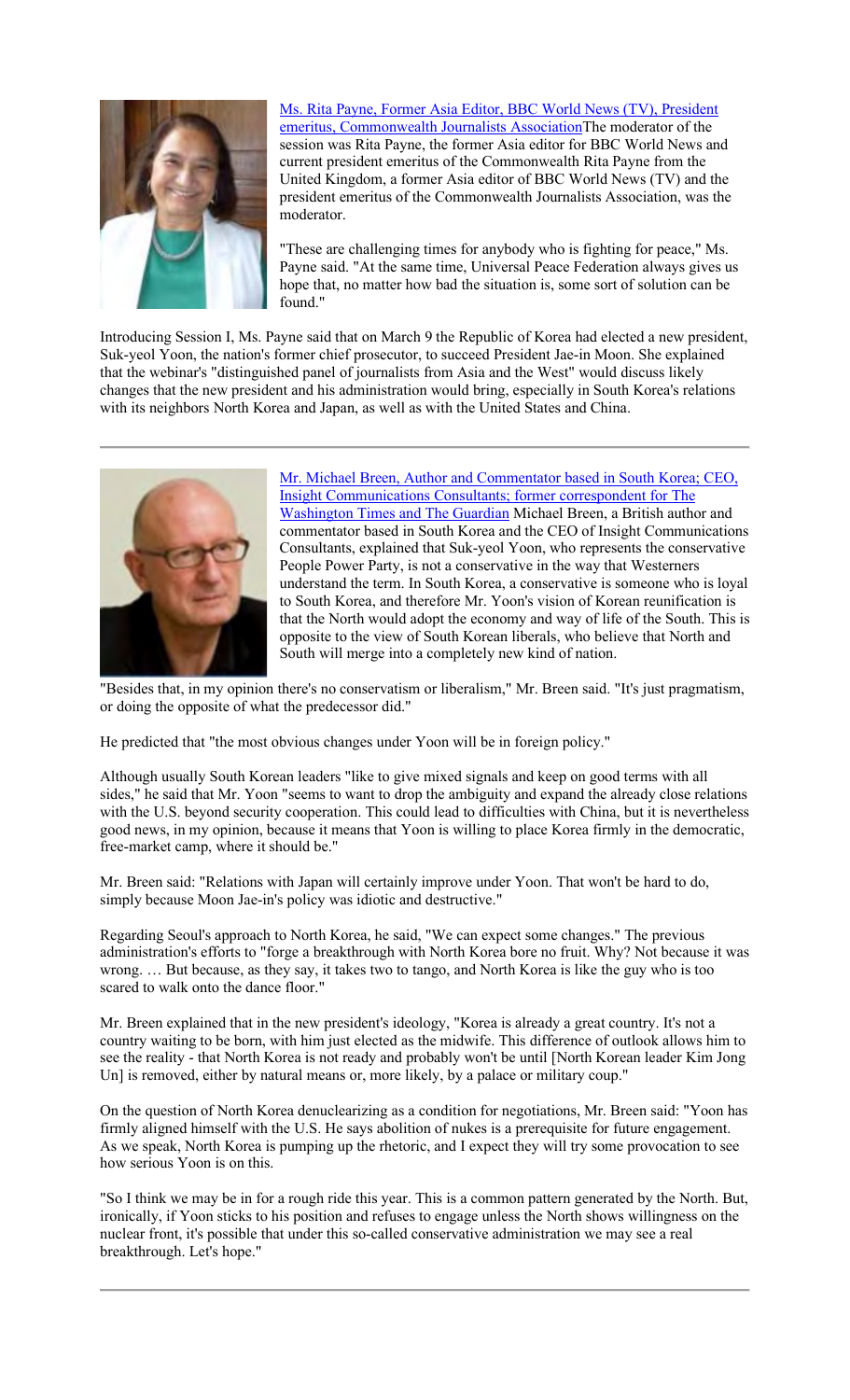## Young-jin Oh, the president and publisher of The Korea Times Young-jin



suitable alternatives.

Oh, the president and publisher of the English-language newspaper The Korea Times, began by joking that the previous speaker, his friend Michael Breen, had said most of what he was planning to say - "so, thank you for ruining my presentation!"

Mr. Oh mentioned that so far, "the biggest brouhaha" concerning Mr. Yoon has been his promise to not live in the Blue House, which traditionally has been the president's residence. Mr. Oh reminded the audience that the outgoing president, Jae-in Moon, also had promised during his campaign not to live in the Blue House, but went back on his promise once he was elected because he said the move would cost too much and because there were few

Mr. Oh then speculated about what the Democratic Party candidate, Jae-myung Lee, would do following his loss to Mr. Yoon. Noting that Mr. Lee has been "hibernating" since his election loss, Mr. Oh said, "Don't take his conspicuous absence as a sign that he's gone for good. He got only a quarter million votes short of a victory, out of 44 million eligible votes. That's enormous political capital."

The likeliest scenario, Mr. Oh said, is that Mr. Lee will try to gain control of his party as the party chairman and then select the candidates for the 2024 general elections while preparing to make another bid for the presidency in 2027.

As for Suk-yeol Yoon, Mr. Oh said that he is "a clean slate, a prosecutor through and through. He didn't have any credit as an administrator or as a legislator. Nor did he have any foreign affairs experience. So predicting how the Yoon administration will run its diplomacy requires considering two factors.

"First is his disposition. He's hard-headed, stubborn, as is required for any successful prosecutor." The president-elect graduated from a top South Korean university and passed the bar exam, "so he's very smart. So, he's a clean slate, but he can learn very quickly. He would rely on his advisors on diplomatic issues, at least for the first couple of years."

Mr. Oh said that Mr. Yoon's advisers, who likely will be appointed to ministerial positions, are pro-U.S. The president-elect has spoken of bringing in more U.S. missiles. So South Korea is moving from a pro-Chinese stance under the previous president to a pro-American stance under Mr. Yoon.

"During his campaign, Yoon talked about Koreans' dislike of the Chinese. He was not wrong. Pro-American sentiment appears more prevalent now among Koreans," Mr. Oh said. South Korea is in a strong alliance with the United States, now more than ever, he said.

This may bring about a backlash from China. "If Korea tries to join the Quad (Quadrilateral Security Dialogue), a U.S.-led effort to counter China whose other members are Australia, India and Japan, how would China react?"

"Like any change," Mr. Oh said, South Korea's change from pro-Chinese to pro-American "would surely upset the status quo. Any change creates new energy, and that means instability."

Turning his attention to North Korea, Mr. Oh said that Pyongyang is now testing intercontinental ballistic missiles to gain U.S. attention. "It's their habit. At the start of any U.S. administration, they would resort to brinkmanship to gain attention from Washington." The outcome would be greater uncertainty, he said.

"Choppy water ahead of Korea and Mr. Yoon. Korea will look to the inexperienced skipper - that's Mr. Yoon - for leadership. And I pray that he will steer us from harm's way."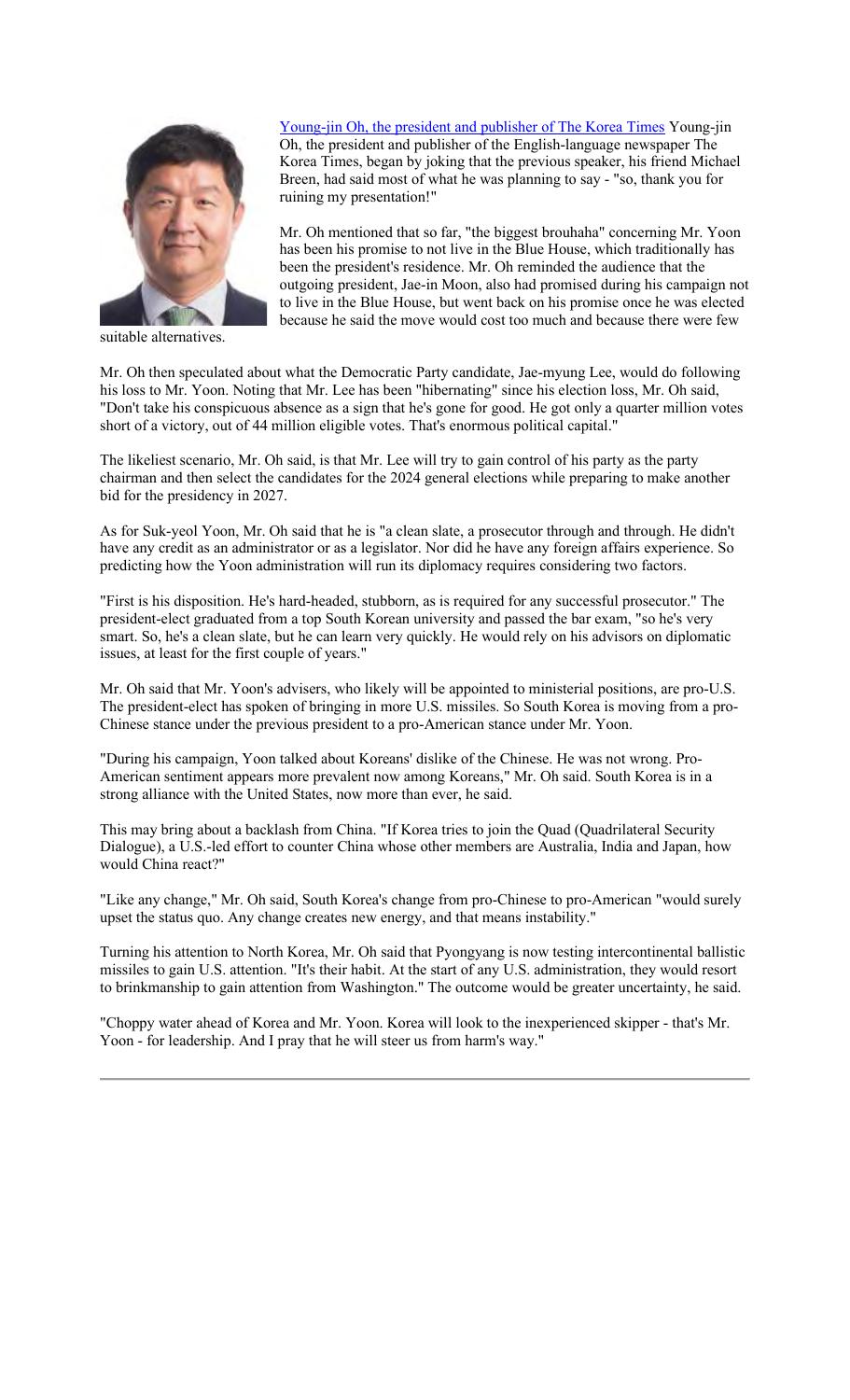

Prof. Dr. Rovshan Ibrahimov, Professor, Hankuk University of Foreign Studies, College of Oriental Studies, South Korea Professor Dr. Rovshan Ibrahimov from Azerbaijan, a professor at the College of Oriental Studies of Hankuk University of Foreign Studies in South Korea, observed that because South Korean presidents may serve for only one five-year term, "a president doesn't have time to make long-term policies." Another result is that presidents "try to act carefully."

"If we look back to the period of independence after the Korean War, during the last 70 years Korea has changed three generations," Dr. Ibrahimov said. "The three generations are completely different in societal components.

"The first generation is traditional. The second, thanks to industrialization, is modern society representatives, and the third and current generation - who are currently my students - are postmodern society representatives. They are part of high technological achievements and development."

Dr. Ibrahimov said that among the three nations in the world that boast "unique, unbelievable economic development" - Taiwan, Singapore and South Korea - the most conservative is South Korea.

The election of a conservative as South Korean president has several reasons, Dr. Ibrahimov said. First, "despite the fact that Korea is economically postmodern, politically it is not past this stage. It is still between a traditional and a modern society."

He noted that there are regions of South Korea that always vote for progressives and others that always vote for conservatives, no matter who the candidate is.

The new generation currently has no candidate who can reflect or represent them in the following five years, he said. "They are not hearing what they're really waiting for - for example, economic reforms, social changes, [answers to] sociological problems."

In the 2020 elections, for the first time 18-year-olds were allowed to vote, and they voted for the Democratic Party. However, since then elections have been very close, signaling that the Democratic Party has lost trust.

Dr. Ibrahimov predicted that the Democratic Party will be divided within the next five years, with a new party emerging that will appeal to young people.

"In general, young Koreans are apolitical," he said. Also, in the recent presidential election, most Koreans did not really like either of the two main candidates - "like a competition between least possible bad candidates." In the end, he said, Koreans just tried to decide which of the two choices was more acceptable.



Mr. Yoji Koda, Vice Admiral (retired), Japan Maritime Self Defense Force Adm. Yoji Koda, a retired vice admiral in the Japan Maritime Self-Defense Force and a writer on maritime affairs and military history, said that although Japan and Korea are close geographically, since the end of World War II the security relationship between the two nations has been "not so close."

Until the end of the Cold War in the 1990s, "the only open channel between the two nations was the intelligence and information exchanges concerning North Korean willful maneuvers," he said. There were no strategic exchanges or mutual military visits.

However, with the changes in the world that followed the demise of the Soviet Union, Japan and South Korea started to "expand our military exchanges."

"So, practically speaking, the relationship between Japanese and South Korean militaries started after the year 1990," Admiral Koda said.

South Korea and Japan both have been in alliances with the United States, although the alliances have been very different. In the Japanese view, Admiral Koda said, the U.S.-South Korean alliance is custommade against the North Korean threat. The U.S.-Japanese alliance "used to be so," focusing on the defense of Japan against possible Soviet aggression. At some point in the 1990s, Japan and the United States "revised, reviewed and redefined the alliances and expanded the area of responsibility from simply defending Japan to a more positive role in the stability of the region."